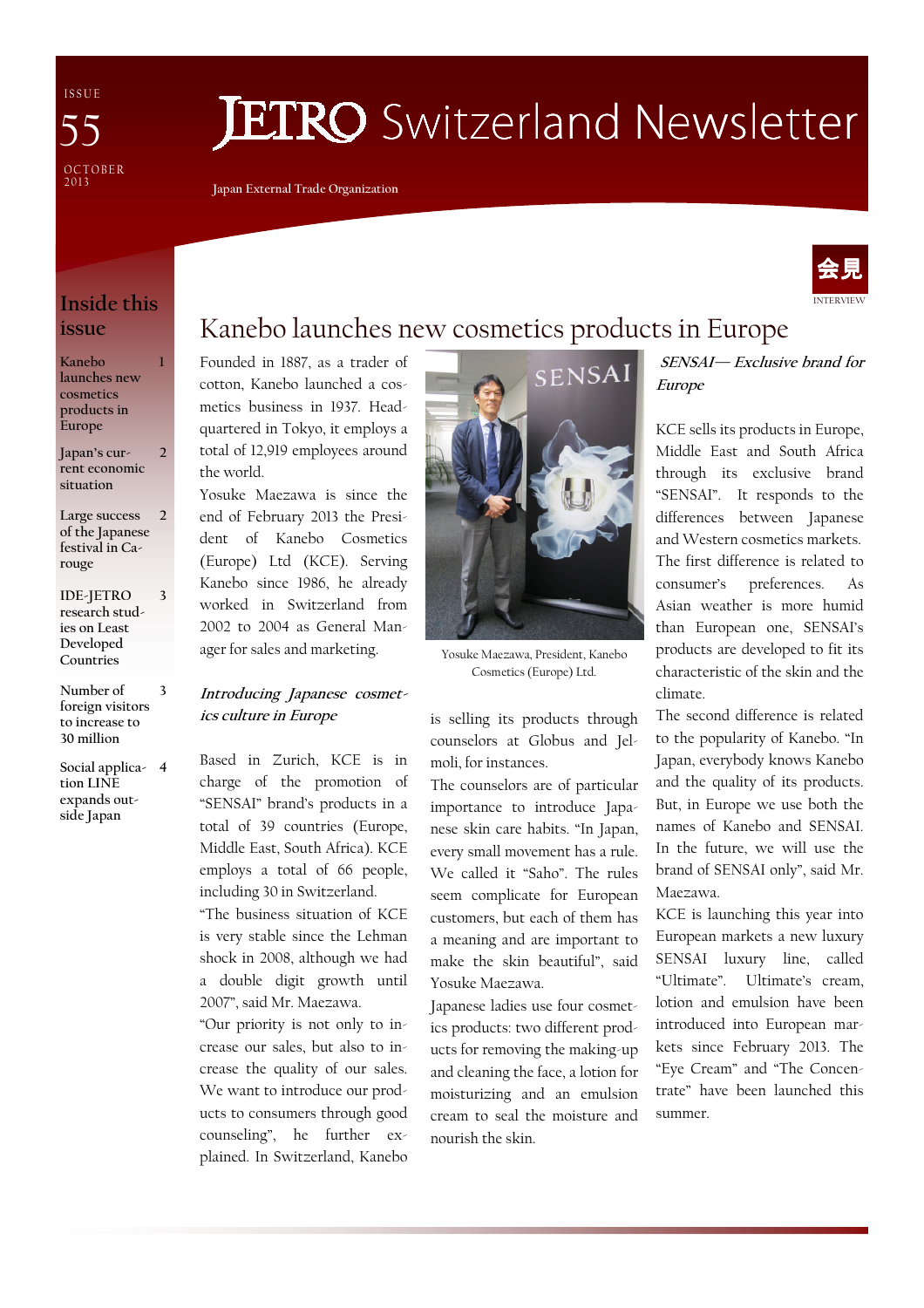### Japan's current economic situation

動向 According to the Cabinet Office, Japan's economy "is on the way to recovery at a moderate pace". On a short-term prospects, "the recovery is expected to take hold as household income and business investment continue to be on upward trends, while exports pick up the effects of the policies develop". The improvement of the domestic situation is reflected by the statistical survey of the Bank of Japan (Tankan). The Tankan index, which is "conducted to provide an accurate picture of business trends of enterprises in Japan", rose from 4 in June to 12 in September for large manufacturers (see graph).

Japan's economy is stimulated by the recovery of exports. Total exports increased year-on-year 11.5% in September to ¥ 5,972 billion, up 17.9% for North America, 11.1% for Western Europe and 8.2% for Asia. The domestic demand has also remained resilient. The unemployment rate slightly declined from 4.2% in August 2012 to 4.1% in August 2013. Orders received for construction increased from the previous year 15.6% to ¥ 6,393 billion in August. Moreover, the consumer price index for Japan in August 2013 was 100.3(2010=100), up 0.3% from the previous month, and up 0.9% over the year.



## Large success of the Japanese festival in Carouge





Fourth edition of the Japanese festival « Marché aux Puces »

The fourth edition of the Japanese festival in Carouge ("Fête japonaise"), organized by the Japan Club of Geneva, took place on October 6. In a sunny weather, the festival attracted about 10,000 visitors.

The festival began with a music



(Second-hand market)

concert (Gadogado band) and was followed by other traditional Japanese music concerts (recorder and vocal songs), language lessons, Ikebana and Aïkido demonstrations, Bon-odori dances and a Cosplay contest.

Participants also visited the festi-



Japanese festival attracts crowds of visitors

— Pictures were kindly provided by the Japan Club of Geneva

val to enjoy Japanese foods such as yakitori, sushis, udon noodles and gyoza ravioli.

JETRO's staffs were volunteers to sell Japanese books and Japanese second-hand items.

SITUATION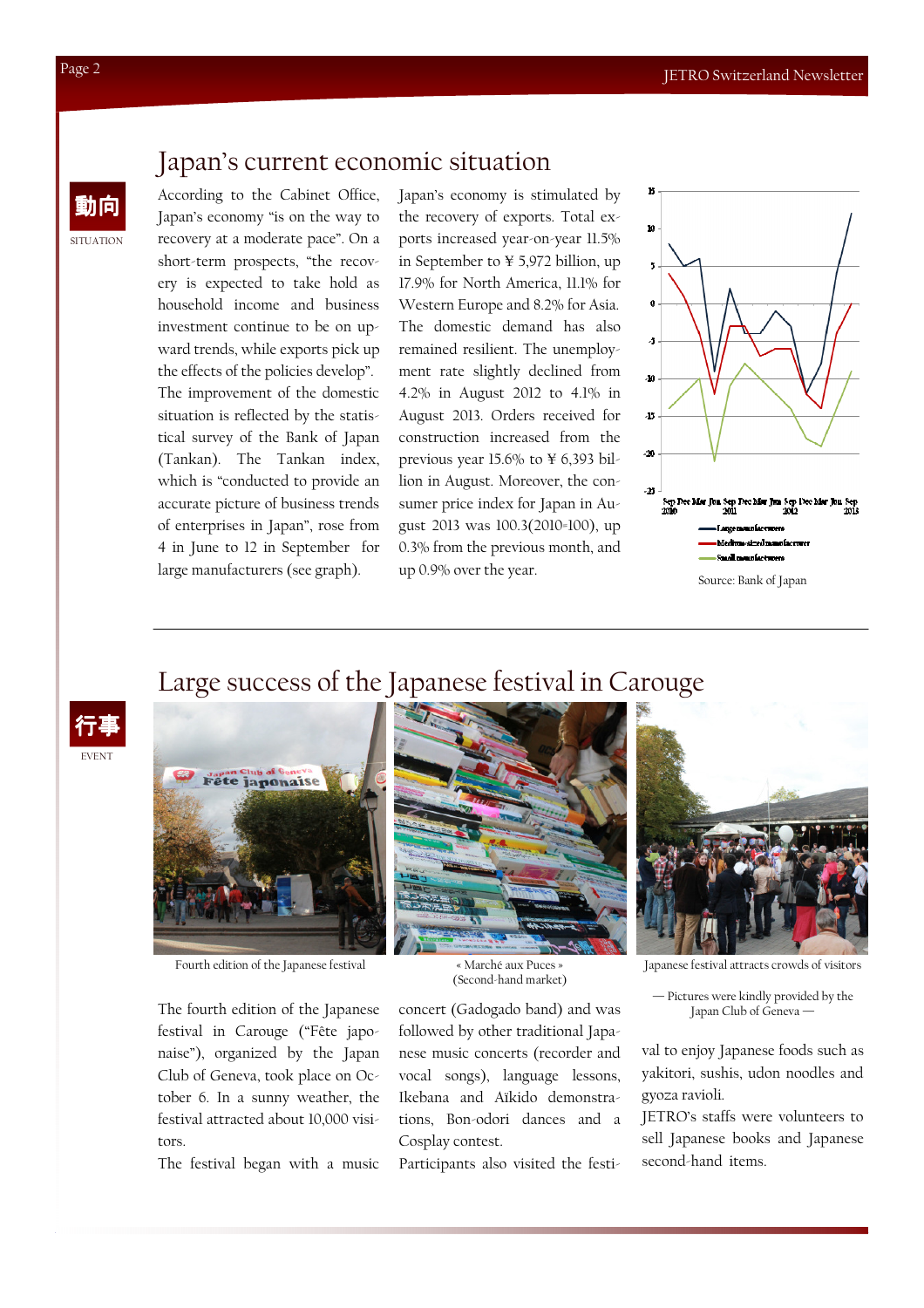ACTIVITY

活動

### IDE-JETRO research studies on Least Developed Countries

Researchers of the Institute of Developing Economies, Japan External Trade Organization (IDE-JETRO) introduced the outcomes of their studies at the World Trade Organization Public Forum on October 3, 2013. Their researches were focused on the following topic: "Doha's impact on Least Developed Countries (LDCs): listening to the voices of producers and consumers".

#### Some examples of findings

Among other findings, Dr. Tadashi Ito concluded that Japan's dutyfree quota-free (DFQF) initiative has had little impact on LDCs' exports to Japanese market, which supports the previous literature's findings that tariff barrier is a relatively small obstacle for those countries and other factors such as infrastructure and nontariff barriers have a greater chilling effect on trade.

Dr. Atsushi Ohno stressed that the WTO Aid for Trade Initiative failed to enhance LDCs' participation with Doha round due to the lack of trade adjustments policy and budgets.



IDE-JETRO researchers

Dr. Ramiarison Herinjatovo Aimé, from the University of Antananarivo, and Dr. Takahiro Fukunishi conducted a study focused on Malagasy economy. They outlined that globalization improved the livelihood and welfare of the Malagasy people through more competition in urban areas and easy access to cheaper and higher quality clothes and medicines. On the other hand, globalization did not change the employment structure, since the informal sector has continued to be the largest employment provider. Furthermore, they claimed that the suspension of duty

-free access to the US market had a larger effect on the economy than the 2009 political turmoil.

### Suggestion for trade negotiations

Hiroshi Kan Sato, Director General of the Research Planning Department at IDE-JETRO, suggested a DDA (Doha Development Agenda) -MDGs (Millennium Developing Goals) hybrid strategy to conclude the Doha round negotiations. He argued that this strategy would create more inclusive and a little bit ethical world trading system.

### Number of foreign visitors to increase to 30 million

As part of Japan's New Growth Strategy, the Cabinet Office has set the objective to increase the number of foreign visitors to 30 million by 2030.

To enhance the touristic promotion, Japan Tourism Agency will establish a working group to collect data from about 700,000 tourists in eight areas across Japan. The data will be obtained from mobile phone companies, after receiving the consent of their clients.

In the first half of 2013, the number of tourists increased 18.5% to 3.8 million (see graph).



Source: Japan National Tourism Organization